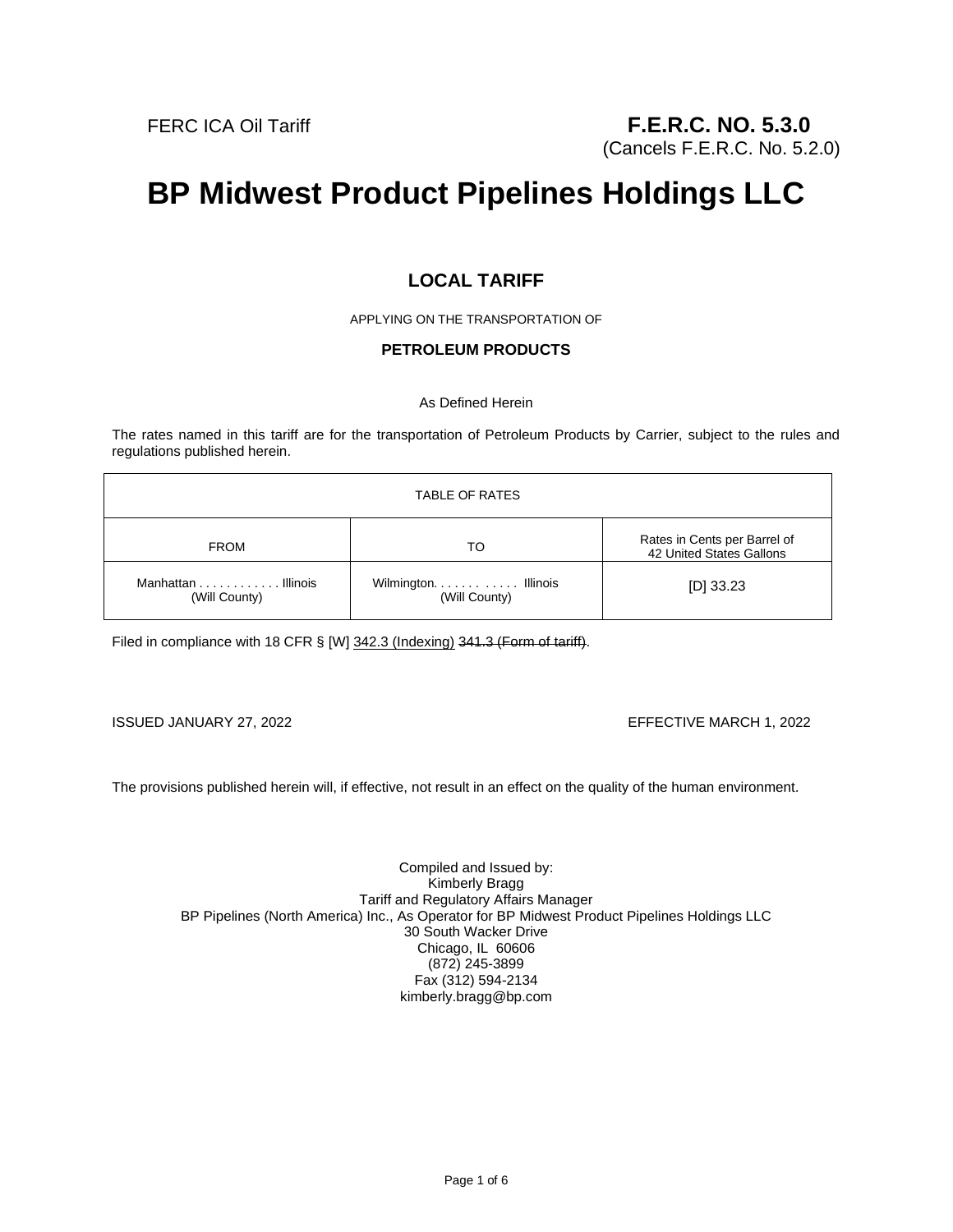# **RULES AND REGULATIONS**

Petroleum Products will be transported through Carrier's facilities only as provided in these rules and regulations.

#### **ITEM NO. 5 ABBREVIATIONS AND DEFINITIONS**

As used in these rules and regulations, the following terms have the following meanings:

"a.m." means a time of day after midnight and before noon.

"API" means American Petroleum Institute.

"Barrel" means forty-two United States gallons.

"Batch" means a quantity of Petroleum Products of like characteristics moved through the pipeline as an identifiable unit.

"Carrier" means and refers to BP Midwest Product Pipelines Holdings LLC.

"Consignee" means the party to whom a Shipper has ordered the delivery of Petroleum Products.

"F.E.R.C" means Federal Energy Regulatory Commission.

"Operational Batch" means a Batch of Petroleum Products meeting Carrier's specifications that may be commingled with other Batches of Petroleum Products meeting the same specifications.

"Petroleum Products" means gasoline and petroleum oil distillates as further described in Item No. 80. **"**psig" means pounds per square inch gauge.

"Nomination" means an application by a shipper to the Carrier for transportation of a stated quantity of Petroleum Products from a specified origin or origins to a specified destination or destinations in accordance with these rules and regulations.

"Shipper" means the party who contracts with the Carrier for transportation of Petroleum Products under the terms of this tariff.

"Tender" means delivery of Petroleum Products to Carrier for Shipment.

#### **ITEM NO. 10 COMMODITY**

Under this tariff the Carrier is engaged in the transportation of Petroleum Products by pipe line and will not accept any other commodity for transportation.

#### **ITEM NO. 15 NOMINATIONS**

Petroleum Products will be accepted for transportation only on a properly executed Nomination, as defined in Item 5. Shippers desiring to Nominate Petroleum Products for transportation shall make in writing a separate Nomination for each calendar month on or before the 15<sup>th</sup> of the preceding month. The Tender will be accepted only when the total quantity covered by such Nomination will be made available for transportation within the calendar month.

Exception: Nominations for current movement will be accepted at any time when space is available.

#### **ITEM NO. 20 QUANTITIES**

Petroleum Products will be accepted from facilities to which the Carrier is connected in shipments of not less than 5,000 Barrels of the same kind, quality, and characteristics from one point of origin for delivery at one destination unless operating conditions as determined solely by Carrier permit smaller Batch sizes.

#### **ITEM NO. 25 SEGREGATION**

(a) No Petroleum Products will be accepted for transportation except good merchantable Petroleum Products of acceptable character readily susceptible of transportation through Carrier's existing facilities, and which will not materially affect the quality of shipments being transported, or cause a disadvantage to any other Shipper.

(b) Subject to the foregoing, Carrier will, to the extent permitted by its existing facilities, endeavor to segregate such Petroleum Products during transportation and to make delivery of substantially the same Petroleum Products at destination; provided that Carrier may require shipper to make such Petroleum Products available to Carrier in such quantities (see Item 20) and at such specified times as may be necessary to permit such segregated movements via its existing facilities.

#### **ITEM NO. 30 ORIGIN AND DESTINATION FACILITIES**

(a) No duty to transport will arise until evidence satisfactory to the Carrier, such as an affidavit from the Shipper or field confirmation, has been furnished that Consignee has provided necessary facilities to which Carrier is connected and has made necessary arrangements for accepting delivery of shipments promptly on arrival at destination, as provided in these rules and regulations.

(b) Shipper shall furnish pumping and other facilities of sufficient capacity to move said products into Carrier's origin station at Carrier's full line pumping rate, provided however, that the Carrier may for its convenience operate at pumping rates less than full line rate.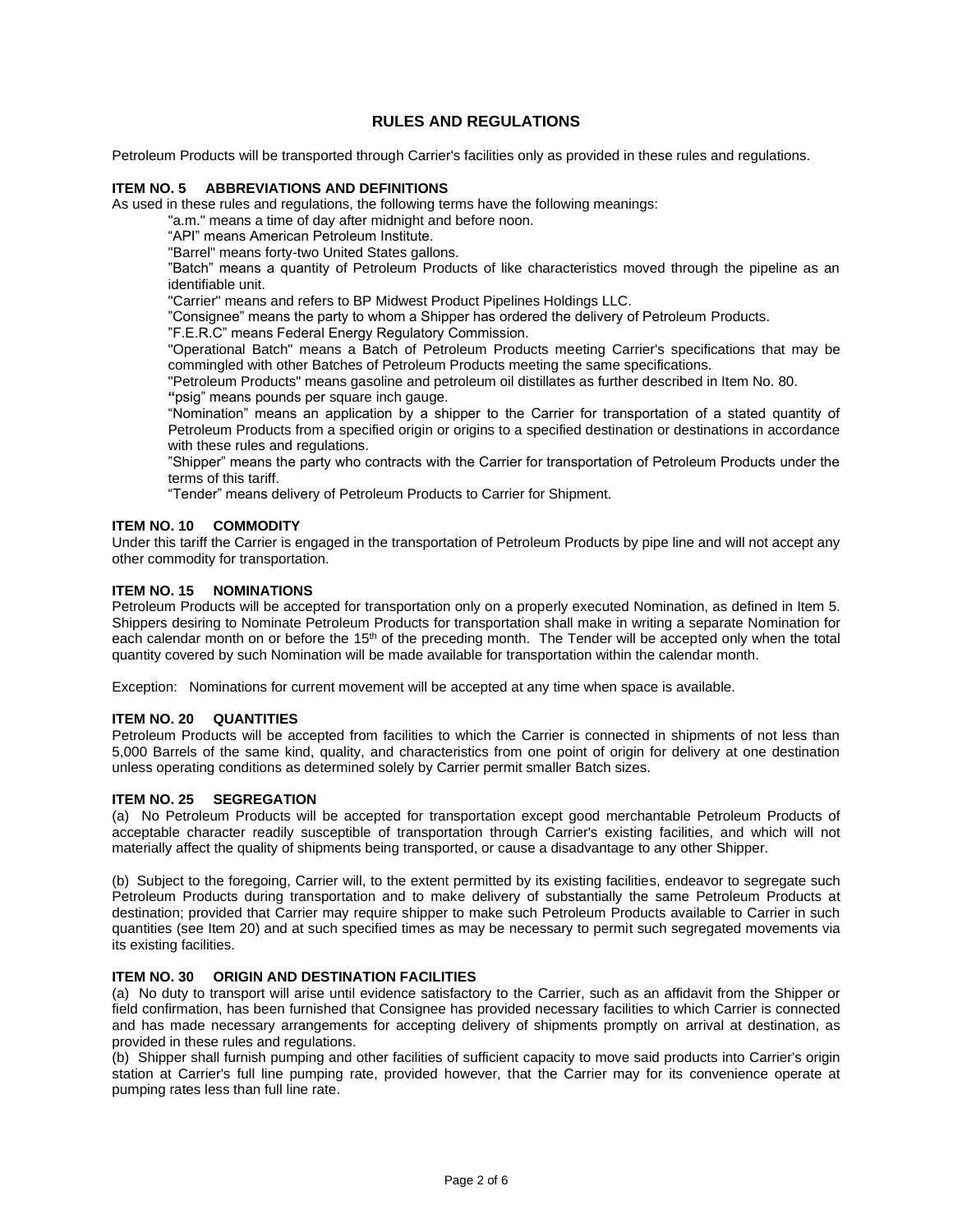#### **ITEM NO. 35 MEASUREMENT AND VOLUME CORRECTION**

**(**a) Quantities at origin and destination shall be determined by meters. Volume shall be corrected from observed temperature and pressure to base conditions using calculations per API Chapter 11.1 or latest revision thereof. Base condition shall be 60 degrees Fahrenheit at 0.0 psig. Full deductions will be made for all water and other impurities in products received or delivered. Shippers or Consignees shall have the privilege of being present or represented at the times of measuring and testing.

(b) Petroleum quantities transported will be adjusted to allow for inherent losses including but not limited to shrinkage, evaporation, interface losses and normal "over and short" losses. The adjustment for losses or gains will be allocated among the Shippers in the proportion that the total number of Barrels delivered out of the system for each Shipper bears to the total number of Barrels delivered out of the system for all Shippers.

(c) The net quantities as determined under paragraphs (a) and (b) of this item will be the amounts accountable at destination.

#### **ITEM NO. 40 DIVERSION OR RECONSIGNMENT**

Diversion or reconsignment may be made without charge if requested in writing by the Shipper, prior to delivery at original destination, subject to the rates, rules and regulations applicable from point of origin to point of final destination, upon condition that no out-of-line or backhaul movement will be made.

#### **ITEM NO. 45 DELIVERY AND DEMURRAGE**

(a) Carrier will transport and deliver Petroleum Products with reasonable diligence and dispatch, but will accept no Petroleum Products to be transported in time for any particular market.

(b) After any shipment has had time to arrive at destination, and on twenty-four hour notice to Consignee, Carrier may begin delivery at its current rate of pumping.

(c) Commencing after the first seven o'clock a.m. after expiration of said notice, a demurrage charge of [U] 1.0 cent per Barrel per day of twenty-four hours shall accrue on any part of said shipment offered for delivery and not taken as prescribed in paragraph (b) of this item. After expiration of said notice, Carrier's liability for loss, damage, or delay shall be that of warehouseman only.

#### **ITEM NO. 50 RATES APPLICABLE**

Petroleum Products transported shall be subject to the rates in effect on date such Petroleum Products are received by the Carrier.

#### **ITEM NO. 55 PAYMENT OF TRANSPORTATION AND OTHER CHARGES**

(a) Transportation charges will be computed and collected at the rates provided herein, on the basis of the number of Barrels of Petroleum Products delivered at destinations, after volume corrections as provided for in Item No. 25.

(b) All payments are due within 10 days of receipt of the invoice, unless the Carrier determines in a manner not unreasonably discriminatory that the financial condition of Shipper or Shipper's guarantor (if any) is or has become impaired or unsatisfactory or Carrier determines in a manner not unreasonably discriminatory it is necessary to do so, in which case the payment due date shall be that specified in a written notice to the Shipper.

(c) If any charge remains unpaid after the due date specified in Carrier's invoice, then such amount due may accrue an interest penalty from the day after the due date until paid, calculated at a rate per annum equal to the U.S. prime rate as published in the Wall Street Journal plus two percent (2%) per annum, or, if less, the maximum interest rate permitted by Applicable Law. In addition, Shipper shall pay all documented costs incurred by Carrier to collect any unpaid amounts, including but not limited to reasonable attorney fees.

(d) In the event Shipper fails to pay any such charges when due, Carrier shall not be obligated to provide Shipper access to Carrier's facilities or provide services pursuant to Carrier's tariff until such time as payment is received by Carrier and Shipper meets the requirements of the following paragraph. In addition, in the event Shipper fails to pay any such charges when due, Carrier shall have the right to setoff such amounts owed, and future amounts owed against those amounts Carrier owes Shipper.

(e) In the event Carrier determines in a manner not unreasonably discriminatory that the financial condition of Shipper or Shipper's guarantor (if any) is or has become impaired or unsatisfactory or Carrier determines in a manner not unreasonably discriminatory it is necessary to obtain security from Shipper, Carrier, upon notice to Shipper, may require any of the following prior to Carrier's delivery of Shipper's Petroleum Products in Carrier's possession or prior to Carrier's acceptance of Shipper's Petroleum Products: (1) prepayment of all charges, (2) a letter of credit at Shipper's expense in favor of Carrier in an amount sufficient to ensure payment of all such charges and, in a form, and from an institution, acceptable to Carrier, or (3) a guaranty in an amount sufficient to ensure payment of all such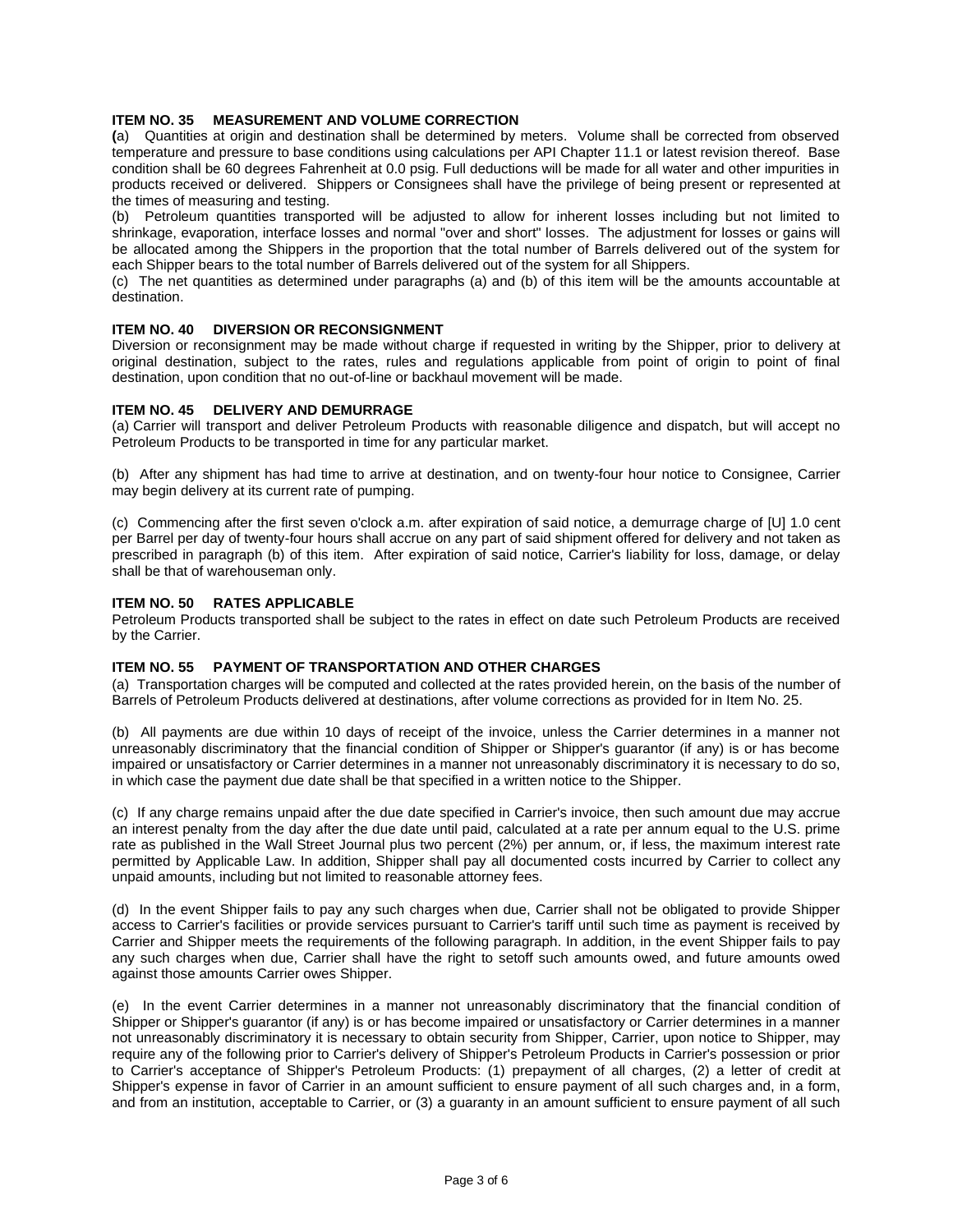charges and in a form, and from a third party, acceptable to Carrier. In the event, Shipper fails to comply with any such requirement on or before the date supplied in Carrier's notice to Shipper, Carrier shall not be obligated to provide Shipper access to Carrier's facilities or provide services pursuant to this tariff until such requirement is fully met.

(f) Carrier shall have a lien on all Petroleum Products delivered to Carrier to secure the payment of any and all transportation or any other charges that are owed Carrier. Such lien shall survive delivery of Petroleum Products to Shipper. Such lien shall extend to all Petroleum Products in Carrier's possession beginning with Shipper's first receipt of transportation or other services from Carrier. The lien provided herein shall be in addition to any lien or security interest provided by statute or applicable law. Carrier may withhold delivery to Shipper of any of Shipper's Petroleum Products in its possession and exercise any other rights and remedies granted under this tariff or existing under applicable law until all such charges have been paid as provided above.

(g) If Shipper fails to pay an invoice by the due date, in addition to any other remedies under this tariff or under applicable law, Carrier shall have the right, either directly or through an agent, to sell at a private sale any and all Petroleum Products of such Shipper in its custody at fair market value at the time of sale. The proceeds of any sale shall be applied in the following order: (A) To the reasonable expenses of holding, preparing for sale, selling, and to the extent allowed by law, reasonable attorney's fees and legal expenses incurred by Carrier; and (B) To the satisfaction of the Shipper's indebtedness including interest herein provided from the date of payment is due. The balance of the proceeds of the sale remaining, if any, shall be paid to Shipper or, if there is a dispute or claim as to entitlement, held for whoever may be lawfully entitled thereto.

#### **ITEM NO. 60 LIABILITY OF CARRIER**

(a) The Carrier, while in possession of any Petroleum Products, will not be liable for any loss thereof, or damage thereto, or delay, caused by an act of God, the public enemy, quarantine, the authority of law, or of public authority, strikes, riots, insurrection, inherent nature of the goods, or the act or default of the Shipper or Consignee, except by the Carrier's own negligence.

(b) Any losses of Petroleum Products will be charged proportionately to each Shipper in the ratio that his Petroleum Products, or portion thereof, received and undelivered at the time the loss occurs, bears to the total of Petroleum Products then in the custody of the Carrier for transportation via the lines or other facilities in which the loss occurs; and the Carrier will be obligated to deliver only that portion of such Petroleum Products remaining after deducting Shipper's proportion of such loss determined as aforesaid. Transportation charges will be assessed only on the quantity delivered.

(c) Carrier will not be liable for discoloration, commingling, contamination, or deterioration of Petroleum Products resulting from the normal operation of a products pipe line system in batching various kinds of products, and the products so commingled or contaminated will be equitably apportioned among and delivered to the shippers participating in the products cycle or cycles in which the commingling or contamination occurs, except by the Carrier's own negligence.

#### **ITEM NO. 65 TITLE**

A Tender of Petroleum Products shall be deemed a warranty of title by the party Tendering, but acceptance shall not be deemed a representation by the Carrier as to title. The Carrier shall have the right to reject any Petroleum Products when Tendered for shipment which may be involved in litigation, the title of which may be in dispute or which may be encumbered by lien or charge of any kind. Carrier will require Shipper's proof of perfect and unencumbered title or an indemnity bond.

#### **ITEM NO. 70 TIME LIMITATION ON CLAIMS**

As a condition precedent to recovery for loss, damage, or delay to shipments, claims must be filed in writing with the Carrier within nine months and one day after delivery of the property, or in case of failure to make delivery then within nine months and one day after reasonable time for delivery, based on Carrier's normal operations, has elapsed; and suits shall be instituted against the Carrier only within two years and one day from the day when notice in writing is given by the Carrier to the claimant that the Carrier has disallowed the claim or any part or parts thereof specified in the notice. Where claims are not filed or suits are not instituted thereon in accordance with the foregoing provisions, no Carrier hereunder will be liable, and such claims will not be paid.

## **ITEM NO. 75 GASOLINE AND DIESEL COMPLIANCE**

By submitting to Carrier a Tender of Petroleum Products for transportation, Shipper certifies to Carrier that the Shipper has a Quality Assurance Program ("QAP") for reformulated gasoline that has been properly designed and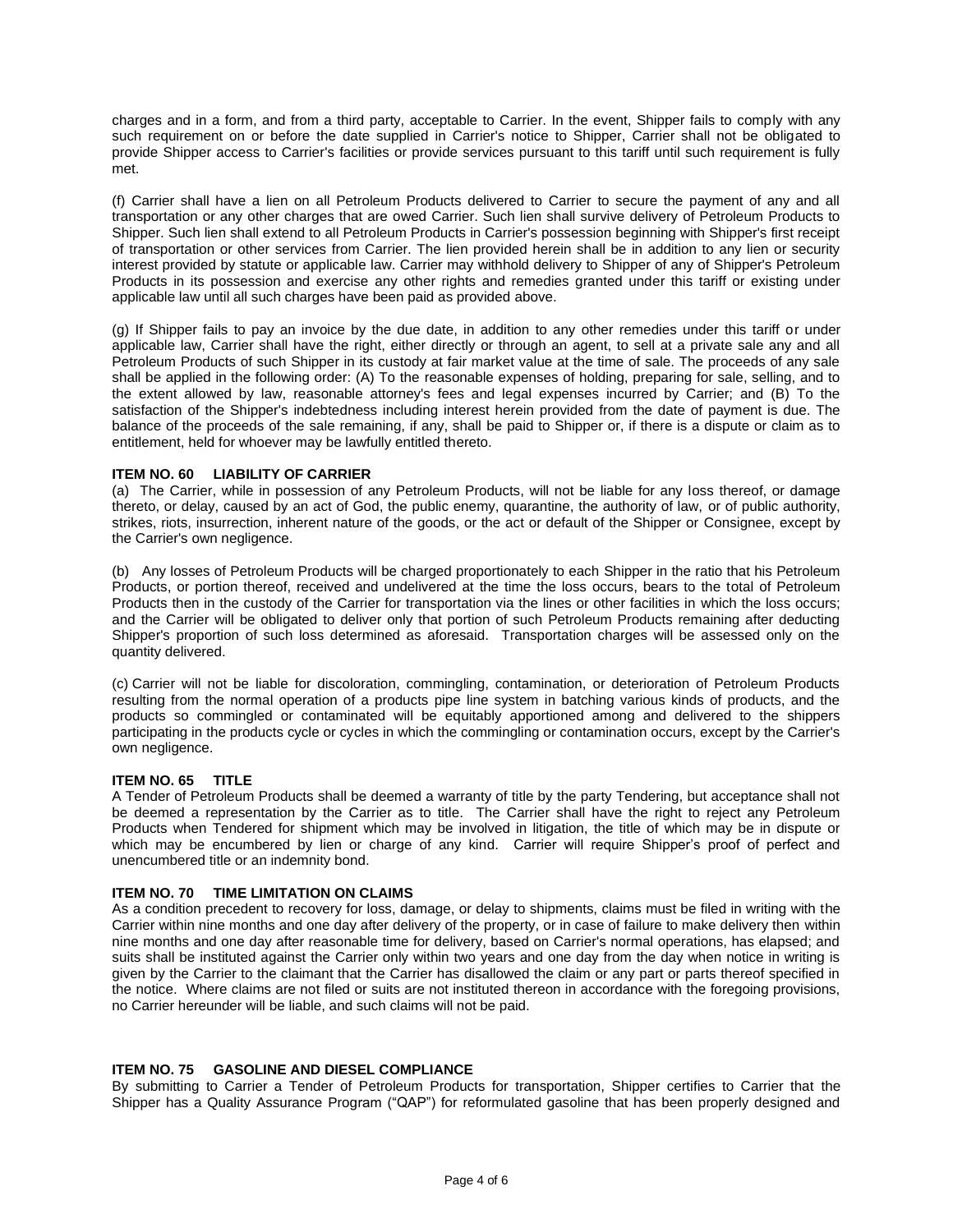implemented pursuant to 40 C.F.R. 1090.1720(d). In cases in which the Shipper uses one or more connecting carriers prior to transfer of custody to Carrier, the Shipper certifies that its QAP includes appropriate measures to ensure that the product handled by the connecting carriers remains in full compliance with the Part 1090 regulations. Upon Carrier's request, Shipper shall promptly provide Carrier with all pertinent documentation constituting and describing Shipper's QAP, including all pertinent sampling and testing results. Shipper shall cooperate fully with Carrier, with respect to providing documentation and otherwise, in instances in which Carrier seeks to rebut a presumption of liability under the Part 1090 regulations. Shipper shall notify Carrier immediately upon learning that Petroleum Products Shipper has Tendered for transportation are not in compliance with the Part 1090 regulations. Carrier shall be free to refuse Tender for transportation any Petroleum Products which Carrier has reason to believe are not in compliance with the Part 1090 regulations.

With respect to the transfer of custody from Shipper to Carrier, Shipper acknowledges that it retains full responsibility for compliance with all of the product transfer document requirements specified in Subpart L of 40 C.F.R. 1090. Given that Carrier is the only party in a position to verify the precise volume of product actually shipped, Carrier agrees to generate a document that provides the volume of gasoline which is being transferred to Carrier's custody. Carrier agrees to provide a copy of this document to Shipper. Carrier's agreement to generate a volume document in no way renders Carrier responsible for the generation of the required product transfer document.

#### **ITEM NO. 80 QUALITY SPECIFICATIONS**

(a) No Petroleum Products will be accepted for transportation except good merchantable Petroleum Products of acceptable character readily susceptible of transportation through Carrier's existing facilities, and which will not materially affect the quality of shipments being transported or cause a disadvantage to any other Shipper.

(b) Specification requirements for all products delivered into the pipeline are documented in Carrier's East of Rockies Product Pipelines Systems Product Quality Manual dated July 23, 2021. All Tenders must be in compliance with the policies stated in the current version of this manual. The manual can be obtained from Carrier via electronic mail sent to bptariffs@bp.com. Carrier may, but shall not be required to, sample and/or test any Operational Batch prior to acceptance (or during receipt) of Operational Batch. In the event of finding a variance from specification, Carrier reserves the right to reject such product.

#### **ITEM NO. 85 – PRORATION PROCEDURES**

When there shall be Tendered to the Carrier for transportation on the Carrier's pipeline system any part thereof under applicable tariffs more Petroleum Products than can be currently transported, the transportation furnished by the Carrier shall be apportioned among Shippers in accordance with Carrier's Products Proration Policy dated January 1, 2021. Copies of this proration policy will be made available upon request, to any Shipper or potential Shipper by request at bptariffs@bp.com.

#### **ITEM NO. 90 - APPLICATION OF RATES FROM AND TO INTERMEDIATE POINTS**

For Petroleum Products accepted for transportation from any point on Carrier's lines not named in a particular tariff, which is intermediate to a point from which rates are published in said tariff, through such unnamed point, the rate published from the next more distant point specified in such tariff will apply. This is in accordance with 18 C.F.R. § 341.10.

#### **ITEM NO. 95 – PIPEAGE CONTRACTS**

Separate pipeage contracts, in accordance with this tariff and these rules and regulations, covering further details, may be required of the proposed Shipper before any duty of transportation shall arise.

#### **ITEM NO. 100 – LINE FILL AND TANK BOTTOM INVENTORY**

Prior to delivering Barrels out of Carrier's pipeline system, each Shipper will be required to supply a pro rata share of Petroleum Products necessary for minimum pipeline and facility line fill necessary to ensure efficient operation of Carrier's pipeline system. Petroleum Products provided by Shippers for this purpose may be withdrawn only after: (1) Shipments have ceased and the Shipper has provided 60 days notification to Carrier in writing of its intention to discontinue shipments in Carrier's system, and (2) Shipper balances have been reconciled between Shipper and Carrier. Carrier shall have 60 days from the receipt of said notice to complete administrative and operational requirements incidental to Shipper withdrawal.

#### **ITEM NO. 105 - CONSENT TO DISCLOSURE**

As a condition precedent to transportation by Carrier, Shipper and Consignee hereby consent, in accordance with 49 United States Code § 15(13), to the disclosure of information concerning the nature, kind, quantity, destination, Consignee or routing of the Petroleum Products to be transported, to Carrier's directors, officers, agents, employees,